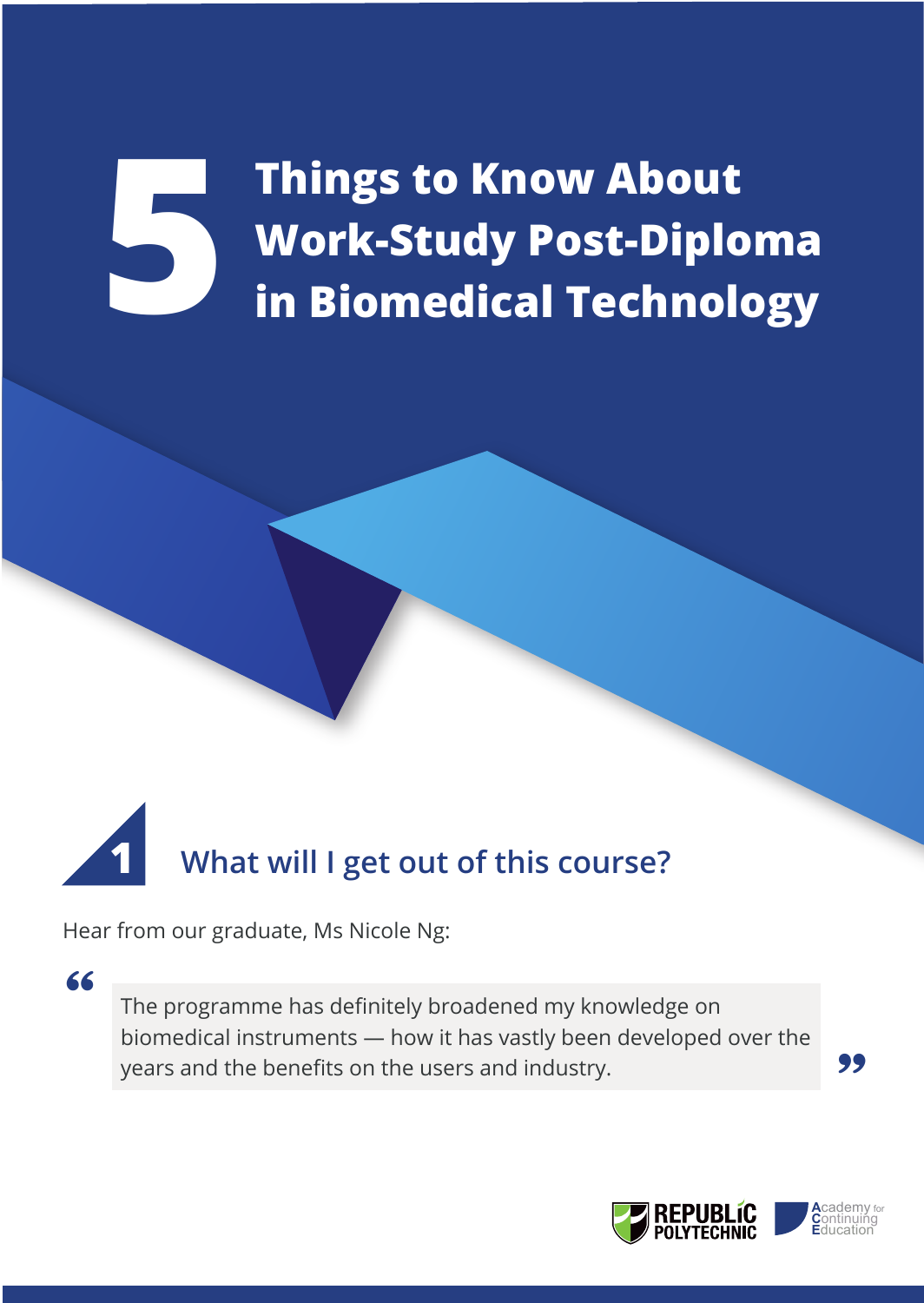## **2 What is so unique about this programme?**

Work-Study Post-Diploma in Biomedical Technology is a collaboration between Republic Polytechnic (RP) and Singapore University of Social Sciences (SUSS). By the end of the programme, you will gain a strong foundation in biomedical instrumentation and device design. You will also be equipped with the skills and knowledge to support medical professionals.

Under the Work-Study Post-Diploma programme, you may enjoy additional benefits such as sign-on incentive with full-time employment, assigned company mentor, well-structured training, and career advancement opportunities.

This programme also provides an articulation path for graduates who wish to further their studies with a Bachelor of Science in Biomedical Engineering at SUSS.



## **3 How often do I need to attend the course?**

Lessons will be held two to three times a week at Republic Polytechnic, Woodlands and Singapore University of Social Sciences. Course commences in June.

| Day of Lessons                                              | <b>Duration</b>     |  |
|-------------------------------------------------------------|---------------------|--|
| <b>Monday &amp; Thursday</b><br>RP (June 2020)              | $6:30$ pm - 10:00pm |  |
| <b>Tuesday &amp; Thursday</b><br>RP (July - September 2020) | $6:30$ pm - 10:00pm |  |
| Weekday<br>SUSS (January - June 2021)                       | 7:00pm - 10:00pm    |  |

Note: Some lessons will be conducted via e-learning.